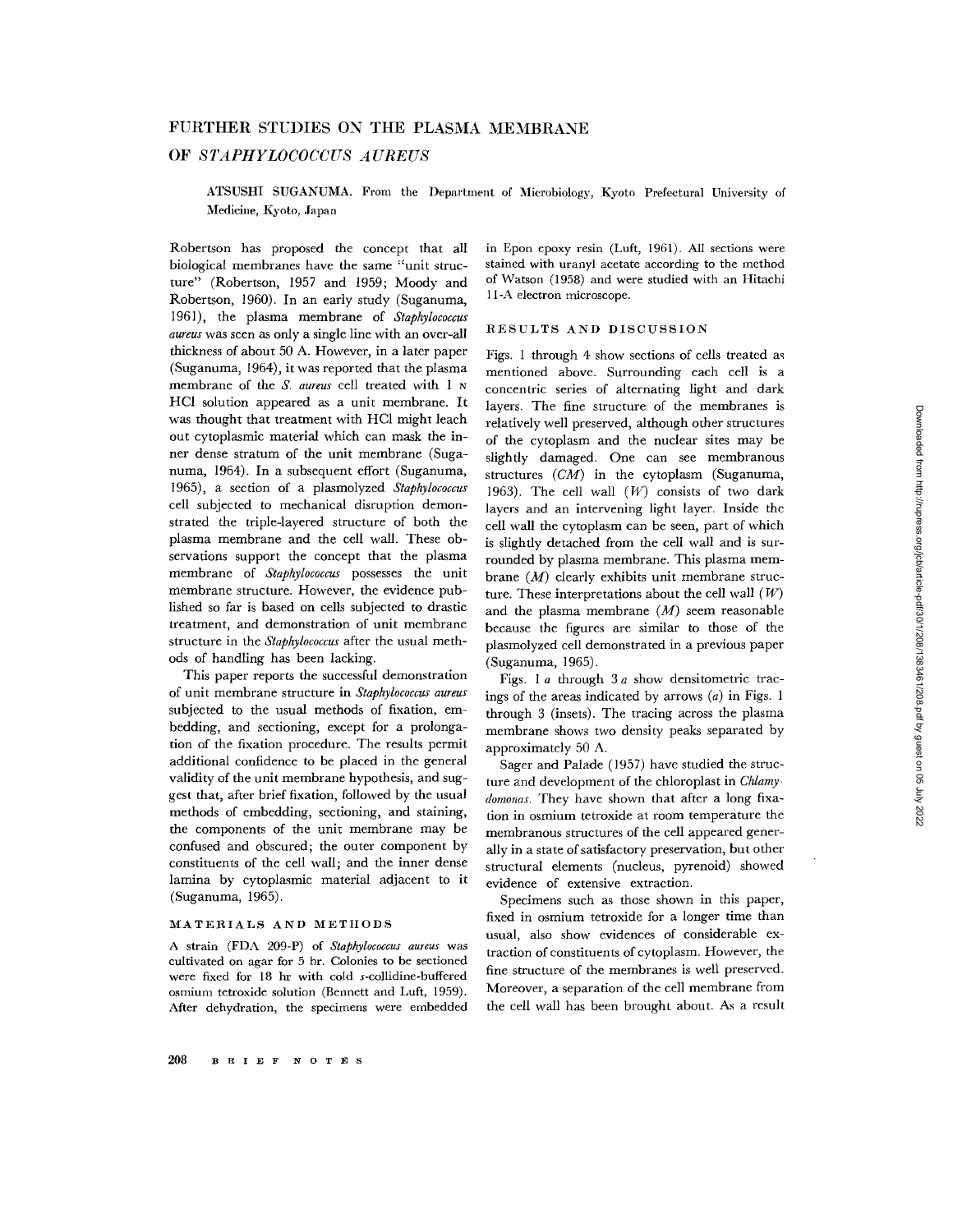

FIGURES 1 through 4 Sections of *Staphyococcus aureus* cells cultivated on agar for 5 hr and fixed in osmium tetroxide for 18 hr. Figs. 1, 2, and 3,  $\times$  80,000; Fig. 4,  $\times$  70,000. The regions within the squares are enlarged (insets). The outermost two dark layers and the intervening light layer are attributed to the cell wall  $(W)$ . The plasma membrane  $(M)$  and the cytoplasmic membranous structure  $(CM)$  show the unit membrane structure. Insets 1, 2, and 3,  $\times$  130,000; Inset 4,  $\times$  180,000.

FIGURES 1 a through 3 a Densitometric tracings of the plasma membrane. The lines traversed in taking the tracings are indicated by arrows (a) in the insets of Figs. 1 through 3. The peak-to-peak distance between the two dense lines of a unit membrane (  $\downarrow$  ) is approximately 50 A.